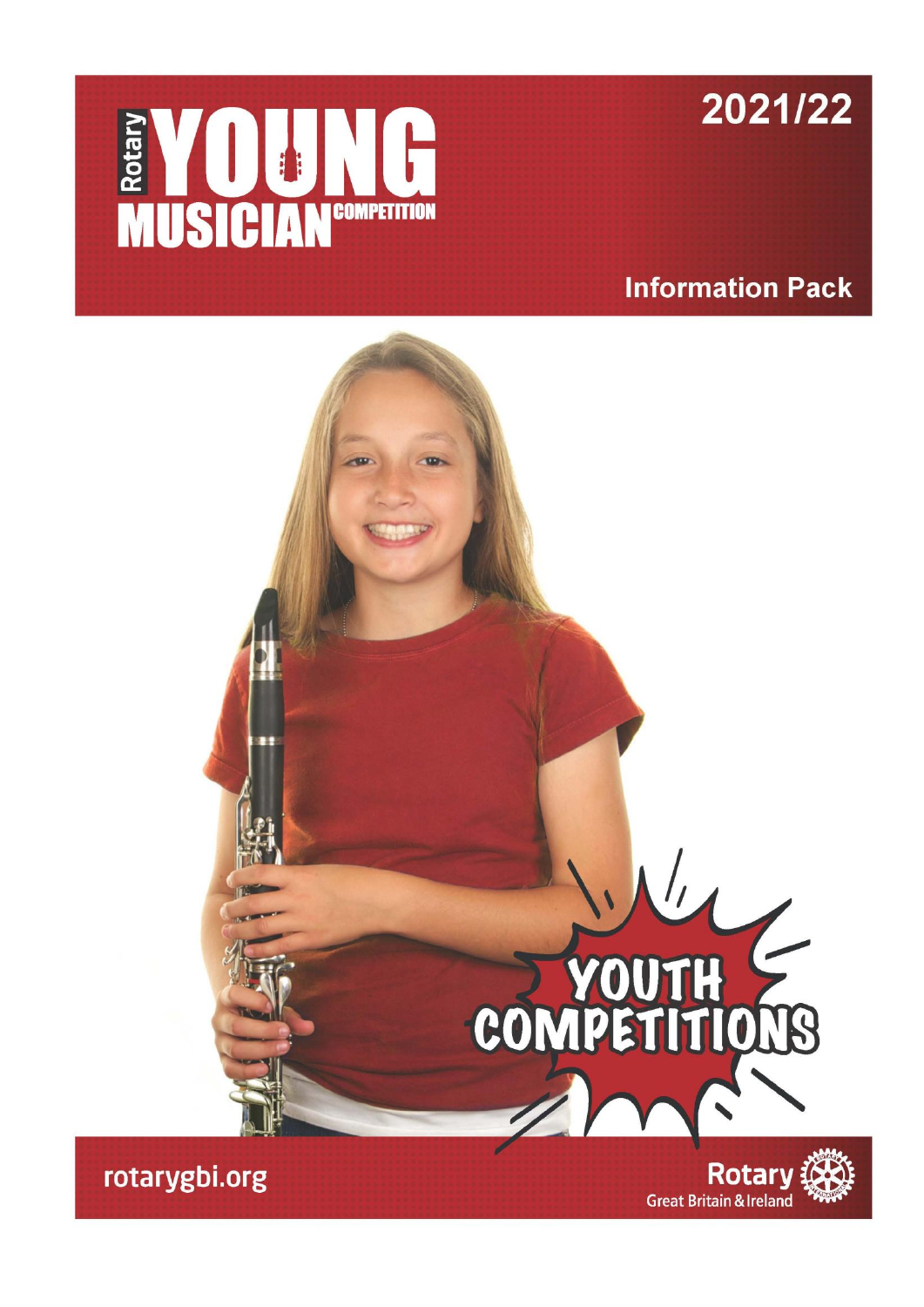

## **Information Pack for 2021 – 2022**

| <b>Content</b>                                                                                  |           |
|-------------------------------------------------------------------------------------------------|-----------|
| <b>Introduction</b>                                                                             | Page 3    |
| <b>Aims and Objectives</b><br><u> 1989 - Johann Barn, mars et al. (b. 1989)</u>                 | Page 3    |
| <b>Who Can Take Part?</b>                                                                       | Page 3    |
| <b>The Three Stages of the Competition</b><br><u> 1989 - Jan Sterling av Sterling (d. 1989)</u> | Page 4    |
| • Local Heats<br>• District Finals<br>• Regional Finals                                         |           |
| <b>Competition Guidelines</b>                                                                   | Page 5    |
| • Format<br>• Adjudicators<br>• Prizes                                                          |           |
| <b>How to Enter</b><br><u> 1980 - Johann Barbara, martxa alemaniar amerikan a</u>               | Page 6    |
| Competition Procedure <b>Competition</b> 2014<br>• Arrival<br>• Performance<br>• Results        | Pages 5-6 |
| <b>Youth Competitions</b>                                                                       | Page 7    |
| <b>Working with Children</b>                                                                    | Page 7    |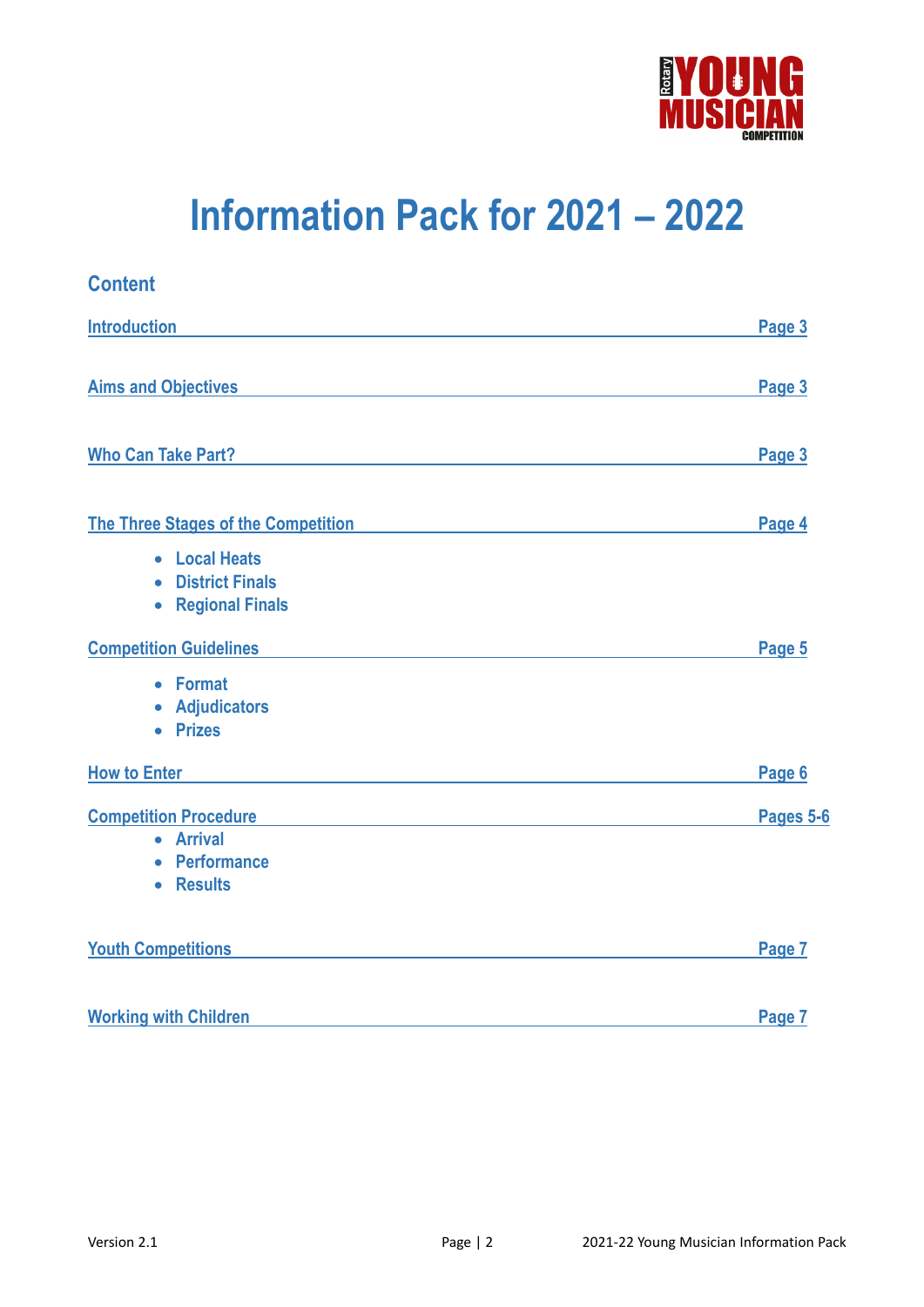

### **Information Pack for 2021 – 2022**

#### **Introduction**

The Rotary Young Musician Competition is a well-organised, established and successful competition promoted by Rotary International in Great Britain and Ireland (Rotary GB&I).

There are three stages to the competition, each designed to support and encourage the development of musical talent. Some stages may have more than one round.

The competition is open to all levels, grades and styles of young instrumentalists and vocalists. The organisers particularly welcome entrants from modern genres.

#### **Aims and Objectives**

The competition aims to offer young people:

- the experience of performing on a public stage
- an opportunity to showcase their musical talent
- impartial feedback and assessment of their performance by experienced adjudicators

#### **Who can take part?**

The competition is open to all schools and college communities, including those that are home educated and any other young peoples' community organisations, for example, community RotaKids, community Interact, Scout Groups, Girl Guides.

All students (amateur) should be in full time education up to the age of 17 on 31st August 2021. It should be noted that competitors may be 18 at the time of some or all stages of the competition e.g. a competitor who is 17 on 31st August but turns 18 on 1<sup>st</sup> September may enter.

**Students should enter the competition organised by a local Rotary Club through their respective group as detailed above.** Individual requests by teachers or other individuals should not be accepted.

Competitors, schools, colleges, and organisations may participate in a District competition that is outside their geographical boundary but may compete in only one Club or District competition.

Please note this competition is intended for amateurs; for the purpose of the competition, an amateur is considered to be a person whose main source of income is not made from musical performances, although there may be occasions when the receipt of occasional out of pocket expenses or prizes may be received. The competition is **not open to full time students of music or performing arts**, studying for a qualification above A Level or equivalent.

There are two categories in the competition:

- solo instrumental
- solo vocal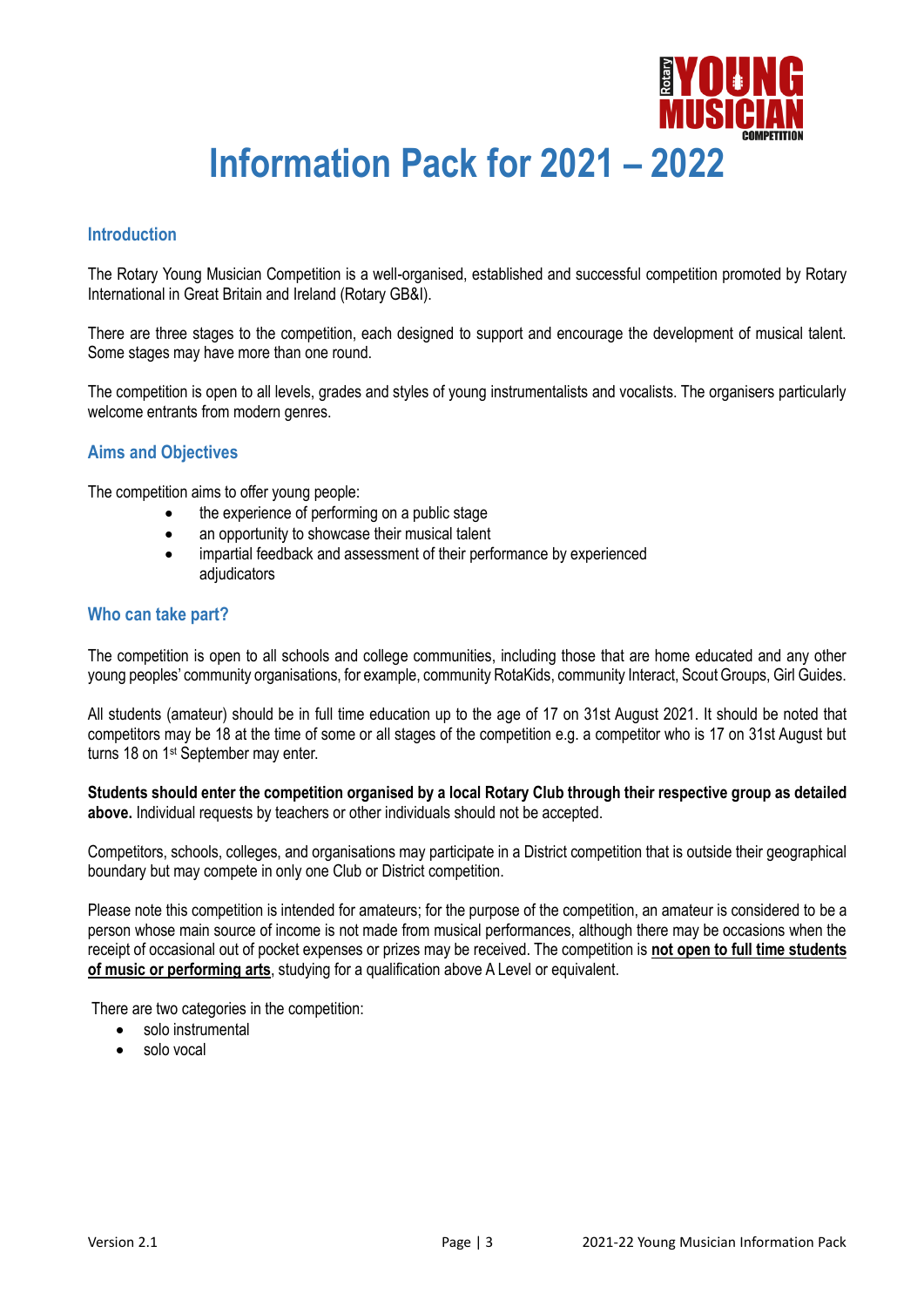

#### **The Three Stages of the Competition**

#### **Local Heats**

Organised by local Rotary clubs and hosted by schools or colleges. The winners of each category are entered into the District Finals.

Local Rotary clubs may be found by using the club finder facility at the top left corner of the Home Page of the Rotary International in Great Britain and Ireland website [www.rotarygbi.org/.](file:///C:/Users/Gwenda/C:/Users/andys/AppData/andys/Documents/Bill/Rotary/RIBI/www.rotarygbi.org/)

#### **District Finals**

Organised by Rotary Districts. In the case of a high number of entrants, it may be necessary to hold preliminary rounds prior to a District Final. The winners of each category (and, at the discretion of the organisers, the runners-up) are entered into a Regional Final.

#### **Regional Finals**

Organised by Rotary Districts in conjunction with the Regional Coordinator.

**The dates for local heats, District and Regional Finals may have local variations. Interested parties should check dates with their local Rotary Club in the first instance.**

#### **Competition Guidelines**

#### **Format**

This is a competition at which competitors are judged within the context of a live performance. Competitors perform a work or selection of works of their own choice within a time not exceeding 10 minutes.

Competitors may perform the same pieces/songs in each and/or subsequent stages of the competition.

Competitors may perform from memory or from music at any stage. In the case of vocal candidates, it should be remembered that part of the assessment of the performance concerns communication with the audience and performing from a copy of music may prevent candidates from achieving this criterion to the fullest extent.

Competitors should be accompanied by a single instrument in sympathy with the performance; vocalists may accompany themselves. In the case of *vocal, guitar and percussion candidates only*, CD backing tracks are permissible. However, the backing track must not contain the part being performed by the competitor; in such cases where the backing track does contain the part being performed by the competitor, the judges will not mark such performances. Backing tracks are solely the responsibility of the competitor who must provide the performing medium (audio player, amplifier etc) and who will be permitted to have someone to operate the equipment. This will not be the responsibility of the organiser.

There may be occasions when the context of a performance does not require an accompaniment e.g. in the context of traditional folksongs or music written expressly for solo instrumental performance such as J. S. Bach's Cellos Suites or Debussy's 'Syrinx' for solo flute. In such cases, candidates would not be expected to 'manufacture' an accompaniment never intended by the composer.

An acoustic piano, either a grand or upright (the organisers having established which is the most suitable and appropriate) will be provided for competitors and accompanists at all stages of the competition. No other instrument will be provided. Competitors must provide their own accompanists; no 'official accompanist' will be provided.

It should be noted that competitors offering solo piano do not require an accompaniment. Competitors offering solo piano should not have any other instrument playing. This would make the performing ensemble a duo, trio, quartet etc. and would not satisfy the competition criteria of 'solo instrumental performance'.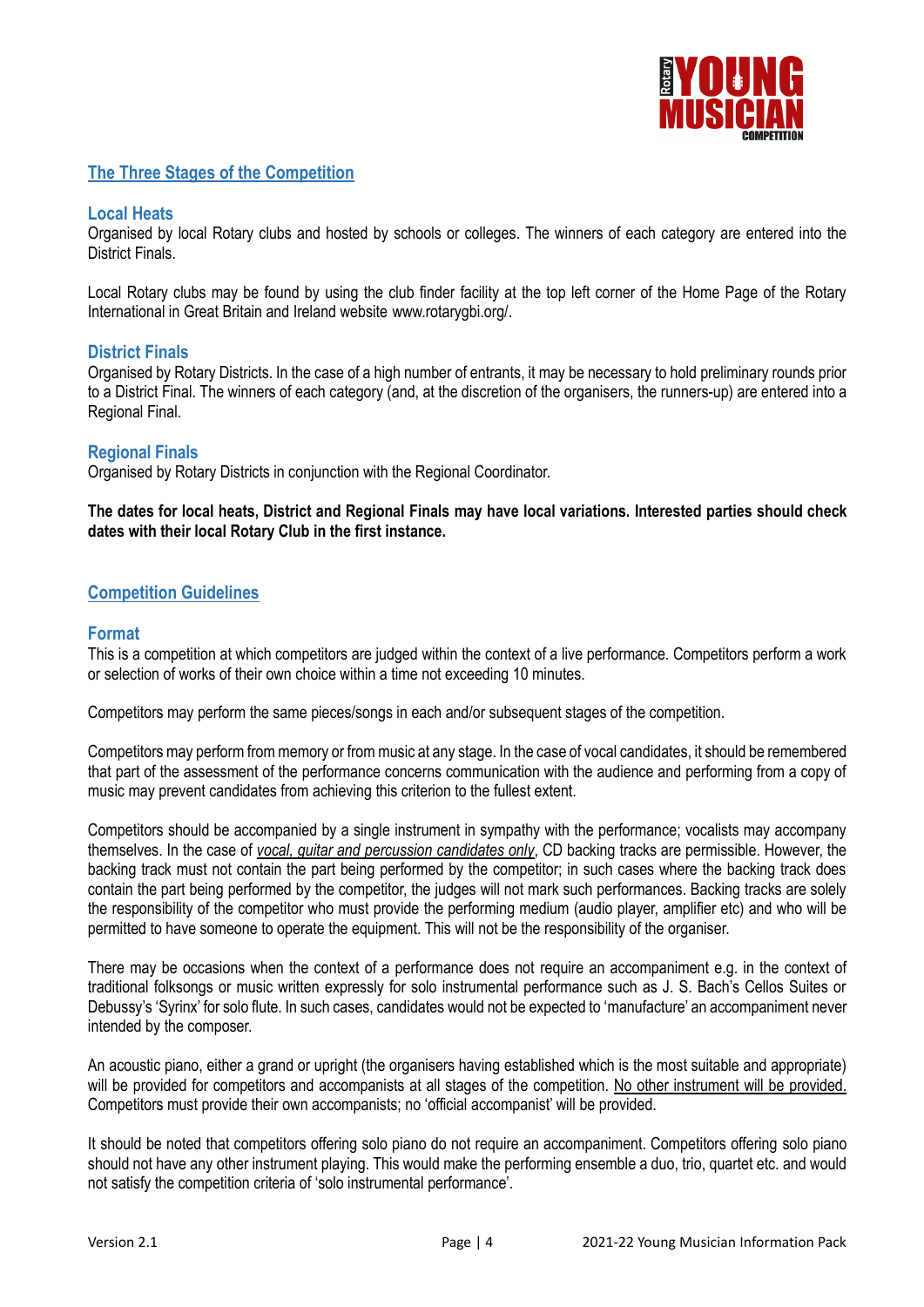

If a competitor provides an electrical instrument the competitor must present an up to date PAT certificate to the organiser on the day of the competition. Failure to do so will disqualify the competitor from the competition.

#### **Adjudicators**

Persons with appropriate experience will be appointed by Rotary.

For Regional and National finals, a Rotarian will not be appointed as an adjudicator.

The adjudicators will judge each performance according to:

- Melodic and rhythmic accuracy
- Intonation
- Tempo and flow
- Tone
- Mood and character
- The appropriateness of the programme
- The holistic view of the performance on the day

The adjudicators will not enter into any discussion or correspondence regarding their decision; the decision of the adjudicators will be final and not subject to any appeal.

#### **Prizes**

At all stages of the competition, competitors will receive a certificate of participation.

After the adjudicators have determined the result of the competition, they will comment on their observations before announcing the results.

#### **How to enter**

To enter a local heat contact your local Rotary club which can be found by visiting [www.rotarygbi.org.](file:///C:/Users/Gwenda/C:/Users/andys/AppData/andys/Documents/Bill/Rotary/RIBI/www.rotarygbi.org) In case of difficulty, contact the co-ordinator Ian Mills at [young-musician@rotarygbi.org](mailto:young-musician@rotarygbi.org) quoting the address of the school/organisation.

Entrants need to complete an entry form and submit it and other information required to the stage organiser by the time specified.

#### **Competition Procedure**

#### **Arrival**

Before each competition, the competition organiser will conduct a ballot to determine the order in which each competitor performs. The order of performance will be notified to competitors either before or at the competition. In unforeseen circumstances, the organisers reserve the right to make adjustments on the day if the need arises.

Competitors must provide **three copies** of their selected works for the adjudicators. Competitors failing to do so will be adjudicated but the assessment may be adjusted accordingly. It should be noted that competitors playing guitar must submit copies in staff notation: tablature is not an acceptable alternative, although competitors may play from tablature. Photocopying facilities will not be available at the competition venue.

Photocopies of music published as individual pieces will not be permitted unless competitors can provide written permission from the publishers. Competitors who are part of a school/music club should check if photocopying is covered by the school/music clubs PRS Licence

Photocopies copies of music not published as individual pieces but, in an anthology, will be accepted provided the competitor has a copy of the original publication. All photocopies will be retained and destroyed by the organiser immediately after the event.

Cuts to competitors' parts are not permitted.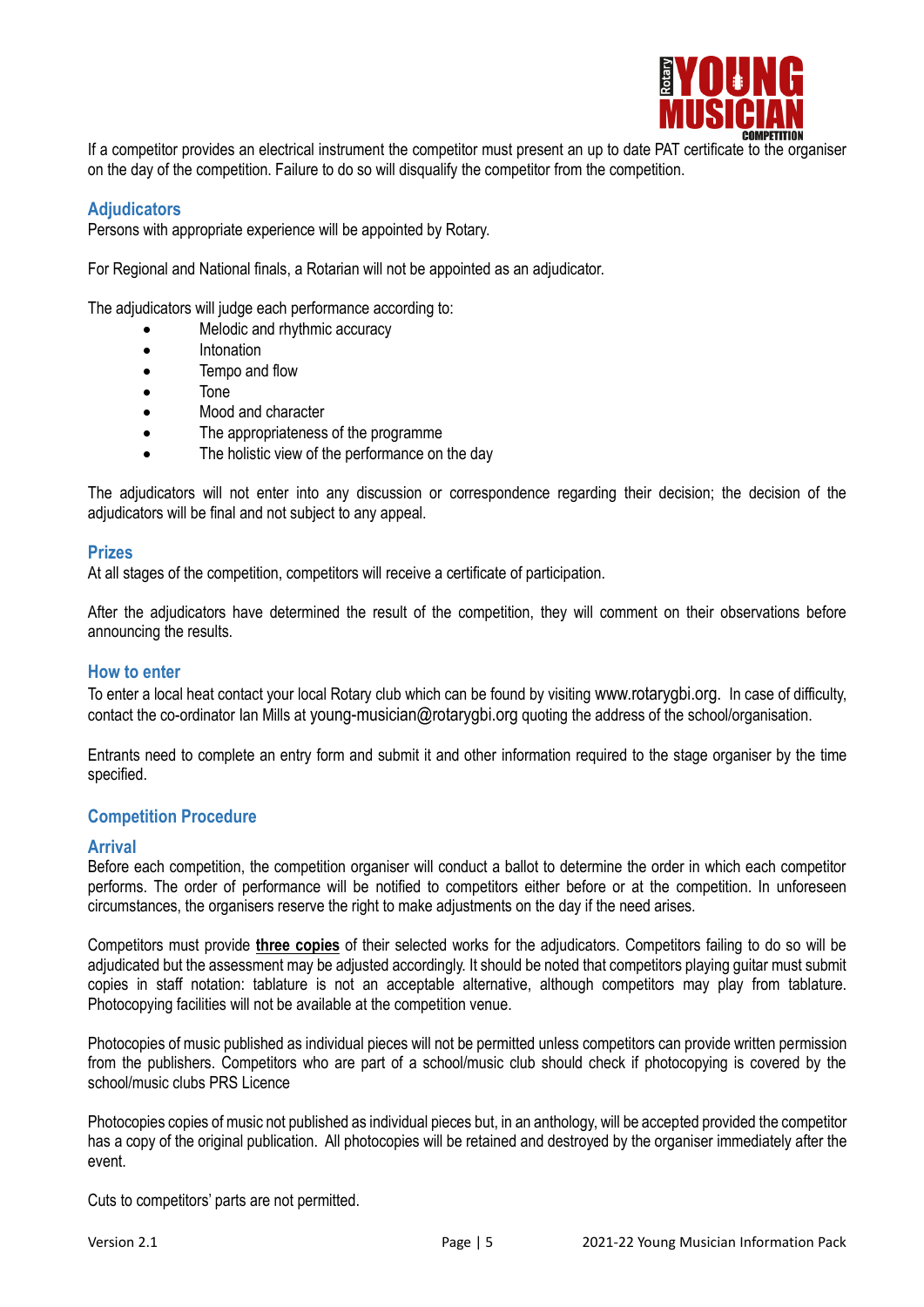

If there are any variations to or extemporisation in the competitors' parts, they must be clearly marked in the copies for the adjudicators.

Cuts to the accompaniment should be avoided. However, cuts are permissible to edit long introductions or long passages in the accompaniment where the competitor is not involved. Any cuts to the music must be clearly marked in the copies for the adjudicators.

#### **Performance**

A master of ceremonies will invite each competitor to perform in order of the ballot.

Competitors may introduce their own programme.

The selection of music should reflect contrasting styles which may be differing movements of the same composition.

It is recommended that performers include some variety of style and musical period in their choice of music. The balance of the programme will be taken into consideration by the adjudicators in the event of a tie.

In the instrumental category, except for percussion, competitors should play only one type of instrument. Percussionists may combine tuned and untuned percussion in their performance but this is not compulsory.

Vocal competitors should select songs suitable for a family audience, giving due consideration to the appropriateness of the lyrics.

**The time for competitors' performance should not exceed 10 minutes.** The timing should begin when the competitor first begins to play. A performance which exceeds the stipulated time may be marked down by the adjudicators.

The performance time for Local Heats and District Finals may have local variations. Interested parties should check performance times with their local Rotary Club.

Amplification, although permitted, may not be provided by the organisers. Where the organisers do not provide amplification, performers must provide their own. In this case, an up-to-date PAT certificate must be presented to the organisers. This must be indicated clearly to competitors.

Photographs must not be taken, and audio and video recordings must not be made by anyone other than those nominated by the organiser.

#### **Results**

After the adjudicators have determined the result of the competitions, one or more judges will comment on their observations before announcing the result.